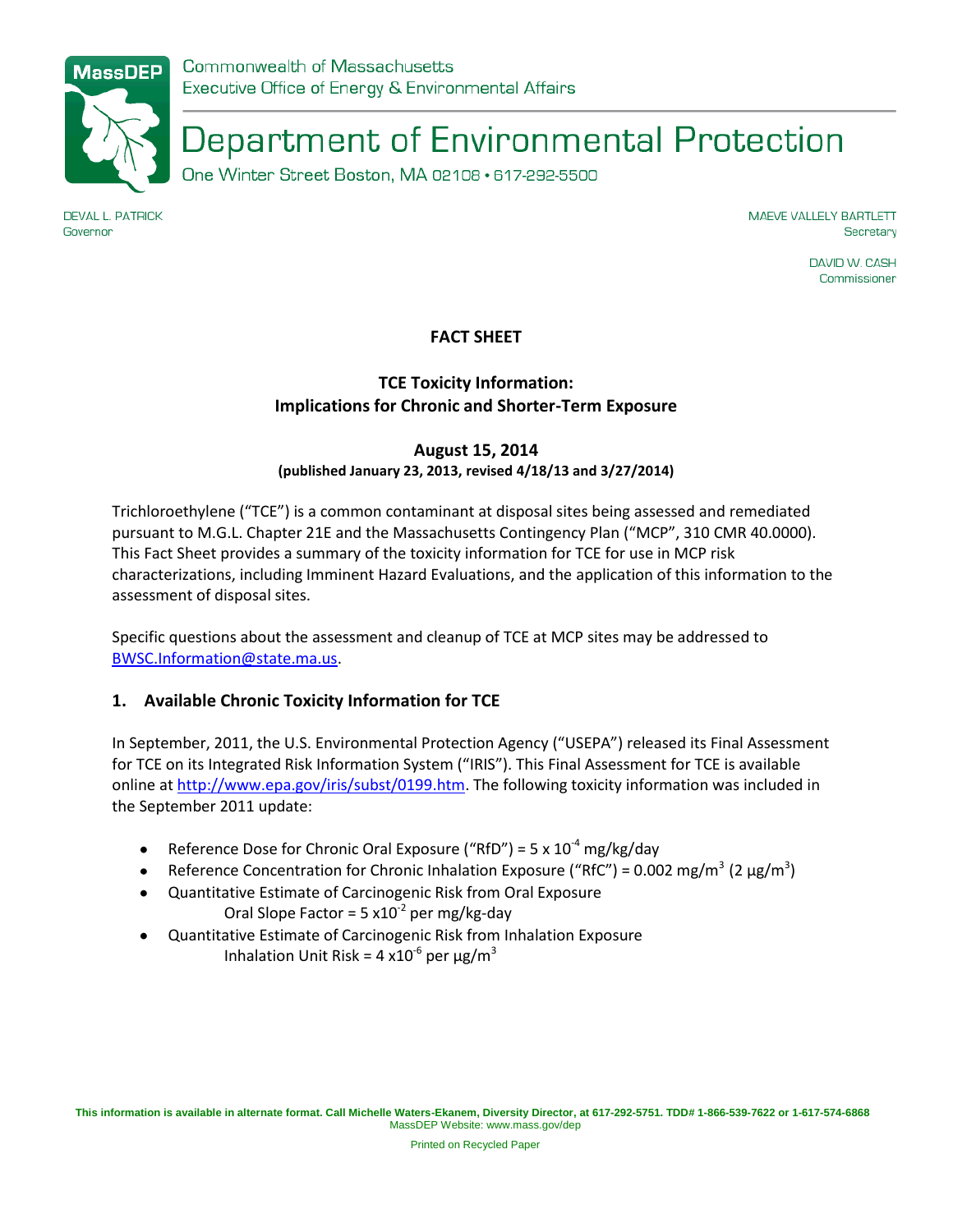| <b>Method 3 Assessments</b>                | <b>Estimated Indoor Air</b><br><b>Concentration</b>          | Health Effect (2011 IRIS value)                                     |
|--------------------------------------------|--------------------------------------------------------------|---------------------------------------------------------------------|
| No Significant Risk $1,2$<br>(Risk Driver) | $2 \mu g/m^3$<br>(Chronic Exposure)<br>Noncancer Risk, HQ=1) | Fetal developmental and<br>immune system effects<br>(all receptors) |

#### **Target Risk Level Using September 2011 TCE Toxicity Values (Residential Exposure Scenario)**

#### *Table Notes:*

 $\overline{a}$ 

(1) The risk-based estimate assumes a single chemical and single exposure route. Consideration of the Cumulative Receptor Risk from multiple exposure pathways and/or multiple chemicals with the same target organ/mechanism of action may further reduce the concentration associated with No Significant Risk on a site-specific basis. (2) This concentration is based upon a residential exposure. Site-specific adjustments such as for exposure frequency may be appropriate for workplace settings and could result in somewhat higher indoor air concentrations associated with No Significant Risk.

MassDEP is highlighting these updated toxicity factors for use in the evaluation of chronic exposures under the MCP pursuant to 310 CMR 40.0993(5)(a). The MassDEP Risk Assessment ShortForms have been updated to reflect the USEPA TCE toxicity values.<sup>1</sup> The Department has also promulgated (effective June 20, 2014) MCP Method 1 soil and groundwater standards and MCP Reportable Concentrations for soil and groundwater based on these values.

#### **2. Consideration of Short-term (Subchronic or shorter) Exposures to TCE**

Short-term exposure to TCE is evaluated pursuant to the MCP in part to determine if an Imminent Hazard exists at a site. An Imminent Hazard determination may be based on either excessive cancer- or noncancer-risk.

The IRIS Toxicological Review for TCE describes the basis for the chronic RfD and chronic RfC. One of the health endpoints is increased fetal cardiac malformations observed in laboratory animals exposed *in utero* to TCE. There is also some human evidence of developmental heart defects from TCE exposure in community studies (EPA/635/R-09/011F, Section 4.8.3.1.1). Because this health endpoint, by definition, is the result of a short-term exposure (during gestation), the chronic RfD and chronic RfC provide important information to incorporate into the evaluation of short-term exposures to TCE, including the potential for Imminent Hazards based on potential noncancer risk.

Some USEPA Regions<sup>2</sup> and the Agency for Toxic Substances and Disease Registry ("ATSDR") have recently relied on the chronic RfC value to evaluate shorter-term exposures. Although some stakeholders have raised concerns about the use of these developmental studies, USEPA has indicated that it is planning to issue specific recommendations for short-term exposures. The timeframe and outcome of the USEPA effort on this is uncertain.

 $<sup>1</sup>$  The Risk Assessment ShortForms are available online at:</sup> <http://www.mass.gov/eea/agencies/massdep/toxics/sources/riskasmt-htm.html#7>

<sup>&</sup>lt;sup>2</sup> See "EPA Region 9 Response Action Levels and Recommendations to Address Near-Term Inhalation Exposures to TCE in Air from Subsurface vapor Intrusion" (July, 2014)

<http://www.epa.gov/region9/superfund/prg/files/r9-tce-interim-action-levels-response-recs-memo-2014.pdf>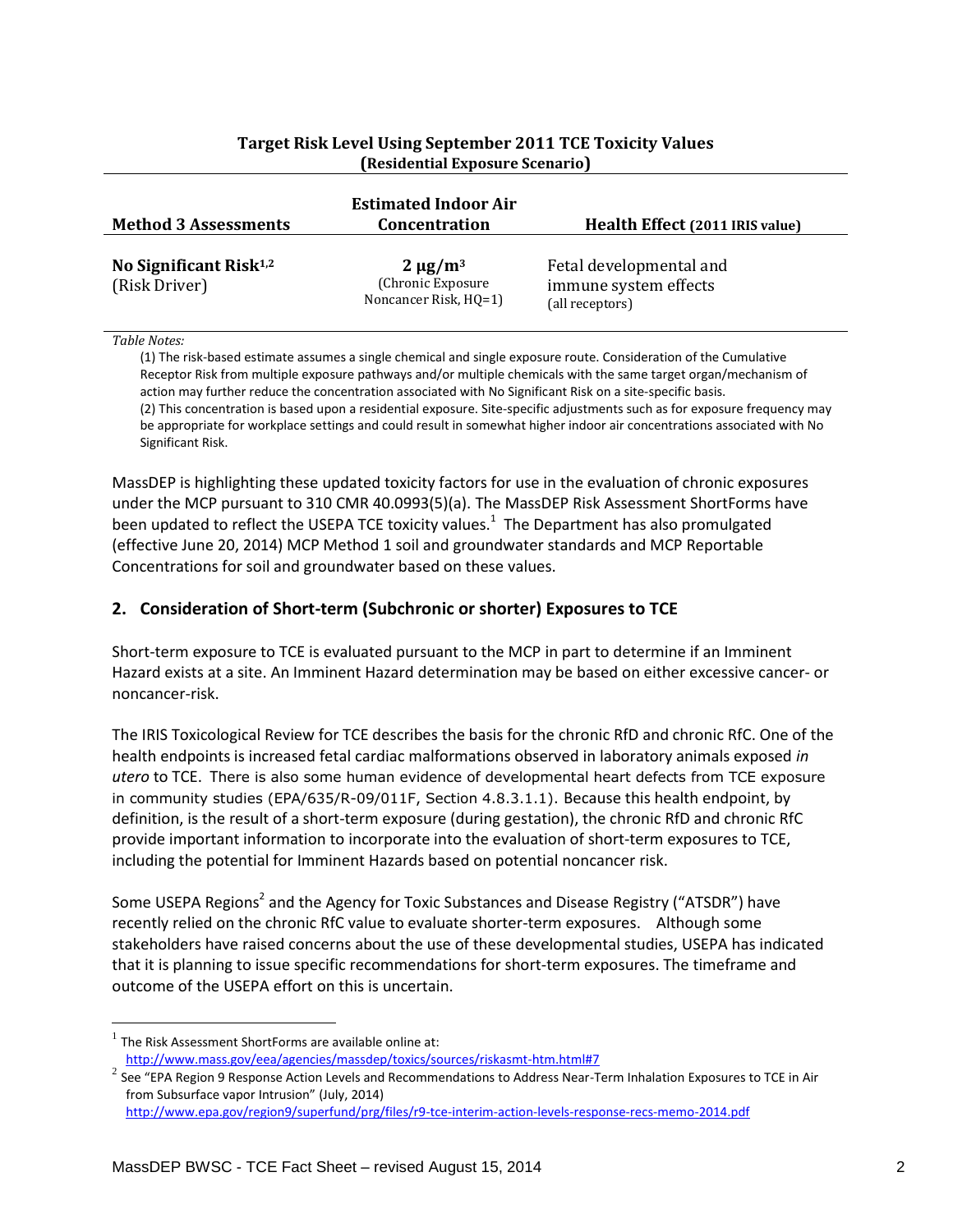# **3. Target Imminent Hazard Risk Levels Derived from the USEPA September 2011 TCE Toxicity Assessment**

The Department conducted a review<sup>3</sup> of the toxicological information available for TCE in consultation with the MassDEP Health Effects Advisory Committee that resulted in the recommendations for action described in the table below. This review addressed several issues associated with the use of the 2011 TCE toxicity values:

- Confidence in the chronic Reference Dose and Reference Concentrations;
- Appropriateness of using the same studies/numerical values to evaluate short-term exposures, including whether the values should be adjusted to reflect their application to a shorter exposure period; and
- Implementation concerns, including appropriate exposure frequency and duration factors to use for residential and non-residential exposure scenarios, and the timing of necessary response actions to address any identified Imminent Hazards.

The recommendations are equivalent to the use of the USEPA chronic Reference Concentration ("RfC") of 2  $\mu$ g/m<sup>3</sup> adjusted by a factor of three (3)<sup>4</sup> to establish Imminent Hazard Values for TCE. (This adjustment is specific to TCE.) Measured indoor air sampling data can be compared to the values in the table below to determine the level of concern for residential and non-residential buildings, and whether the conditions could or would pose an Imminent Hazard. The ultimate remediation targets continue to be based on the unadjusted Reference Concentration, as described in Section 1 (2  $\mu$ g/m<sup>3</sup> for residential situations and 8  $\mu$ g/m<sup>3</sup> for typical workplace situations).

U.S. EPA has indicated that it will prepare additional guidance on this issue. The Department will continue to monitor recommendations from the U.S. EPA and other state and federal public health and environmental agencies. This Fact Sheet will be updated as needed to reflect relevant developments from the ongoing state and federal review efforts.

 $\overline{a}$ 

<sup>&</sup>lt;sup>3</sup> The MassDEP review is available online at <u>http://www.mass.gov/eea/agencies/massdep/toxics/sources/chemical-research-</u> [and-standards.html.](http://www.mass.gov/eea/agencies/massdep/toxics/sources/chemical-research-and-standards.html)

 $^4$  Derived by applying a pharmacodynamic uncertainty factor equal to the square root of 10 to the USEPA derived 99<sup>th</sup> percentile Human Equivalent Concentration (HEC<sub>99</sub>).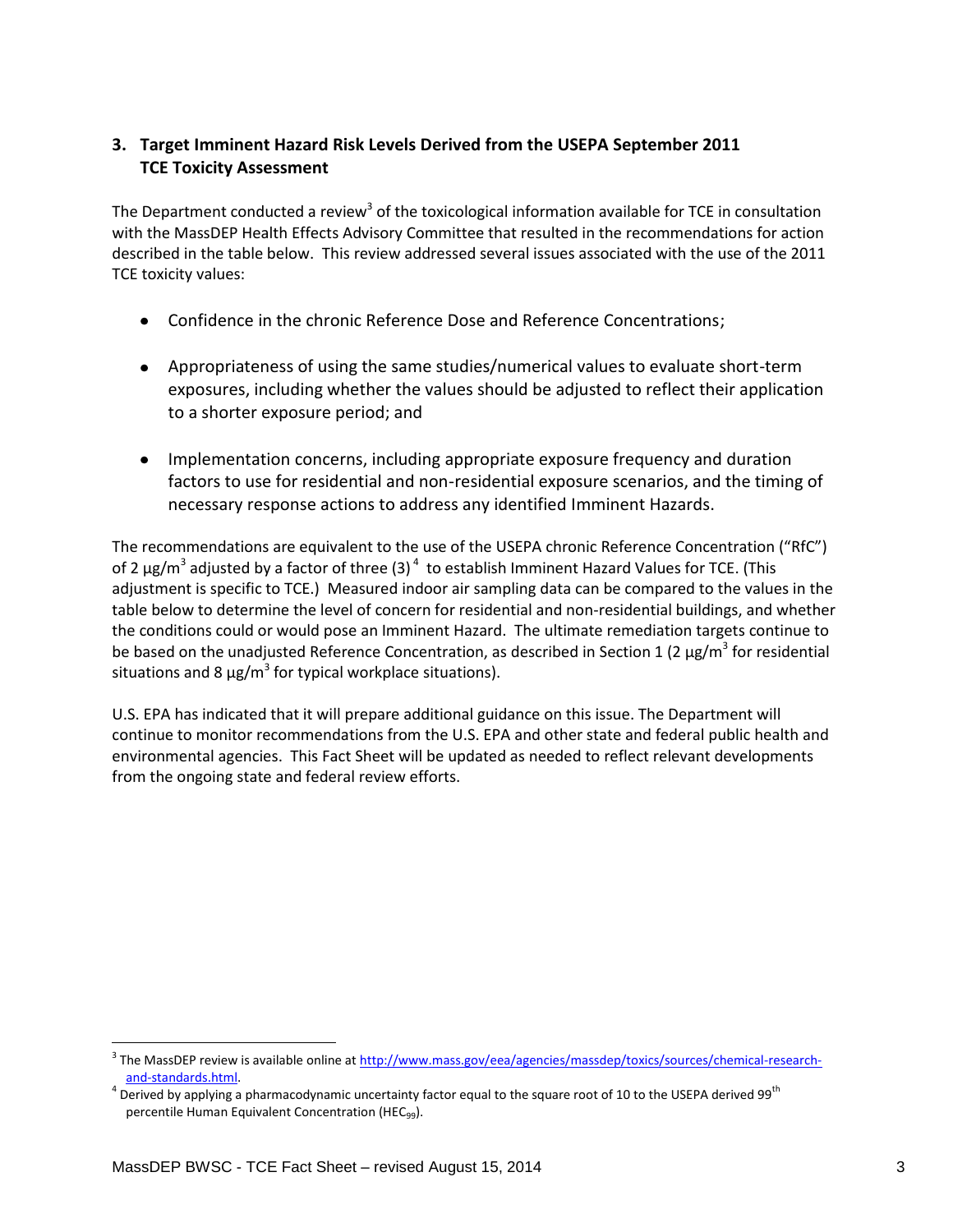# **Imminent Hazard Values for Pregnant Women and Those Who May Become Pregnant**

| <b>Residential Exposure</b><br>Scenario <sup>5</sup>                          | <b>Indoor Air</b><br>Concentration | <b>Concern Level</b>                 | <b>Actions</b>                                                                                                                                         |
|-------------------------------------------------------------------------------|------------------------------------|--------------------------------------|--------------------------------------------------------------------------------------------------------------------------------------------------------|
| Fetal developmental effects<br>(Subchronic Exposure)<br>Noncancer Risk, HQ=1) | $> 6 \mu g/m^3$                    | Imminent Hazard<br>2-hr Notification | Immediate Response Action<br>Goal to reduce levels<br>to <i>at least</i> less than 6 $\mu$ g/m <sup>3</sup> ASAP<br>(within several days if possible)  |
| <b>Typical Workplace</b><br><b>Exposure Scenario</b> <sup>6,</sup>            | <b>Indoor Air</b><br>Concentration | <b>Concern Level</b>                 | <b>Actions</b>                                                                                                                                         |
| Fetal developmental effects<br>(Subchronic Exposure<br>Noncancer Risk, HQ=1)  | $> 24 \mu g/m^3$                   | Imminent Hazard<br>2-hr Notification | Immediate Response Action<br>Goal to reduce levels<br>to <i>at least</i> less than 24 $\mu$ g/m <sup>3</sup> ASAP<br>(within several days to a week if |

#### **Imminent Hazard Values for All Receptors**

| <b>Residential Exposure</b><br><i>Scenario</i>                           | <b>Indoor Air</b><br><b>Concentration</b> | <b>Concern Level</b>                 | <b>Actions</b>                                                    |
|--------------------------------------------------------------------------|-------------------------------------------|--------------------------------------|-------------------------------------------------------------------|
| Immune system effects<br>(Subchronic Exposure)<br>Noncancer Risk, HQ=10) | $> 20 \mu g/m^3$                          | Imminent Hazard<br>2-hr Notification | Immediate Response Action initiated<br>on an expedited time table |
| <b>Typical Workplace</b>                                                 | <b>Indoor Air</b>                         | <b>Concern Level</b>                 | <b>Actions</b>                                                    |
| <b>Exposure Scenario</b>                                                 | Concentration                             |                                      |                                                                   |

*Table Notes:*

 $\overline{a}$ 

- (A) The risk-based estimate assumes a single chemical and single exposure route, calculated using the Risk Assessment ShortForm to identify the concentration associated with a Hazard Quotient equal to 1. Consideration of the Cumulative Receptor Risk from multiple exposure pathways and/or multiple chemicals with the same target organ/mechanism of action may further reduce the concentration associated with an Imminent Hazard on a site-specific basis.
- (B) Site-specific adjustments such as for exposure frequency may be appropriate, such as for the workplace setting illustrated here. On a case-specific basis, the calculation could result in different (even somewhat higher) indoor air concentrations associated with Imminent Hazards.

The probability of an adverse outcome generally increases with both the level and duration of exposure to oil and/or hazardous material. Therefore, higher concentrations of TCE in indoor air result in the need for

 $^5$  Sensitive receptors are pregnant women and women who may become pregnant assumed to be exposed 24 hours/day, 7 days/week, such as in a residential setting.

 $^6$  Sensitive receptors are pregnant women and women who may become pregnant assumed to be exposed 8 hours/day, 5 days/week, such as in an office setting.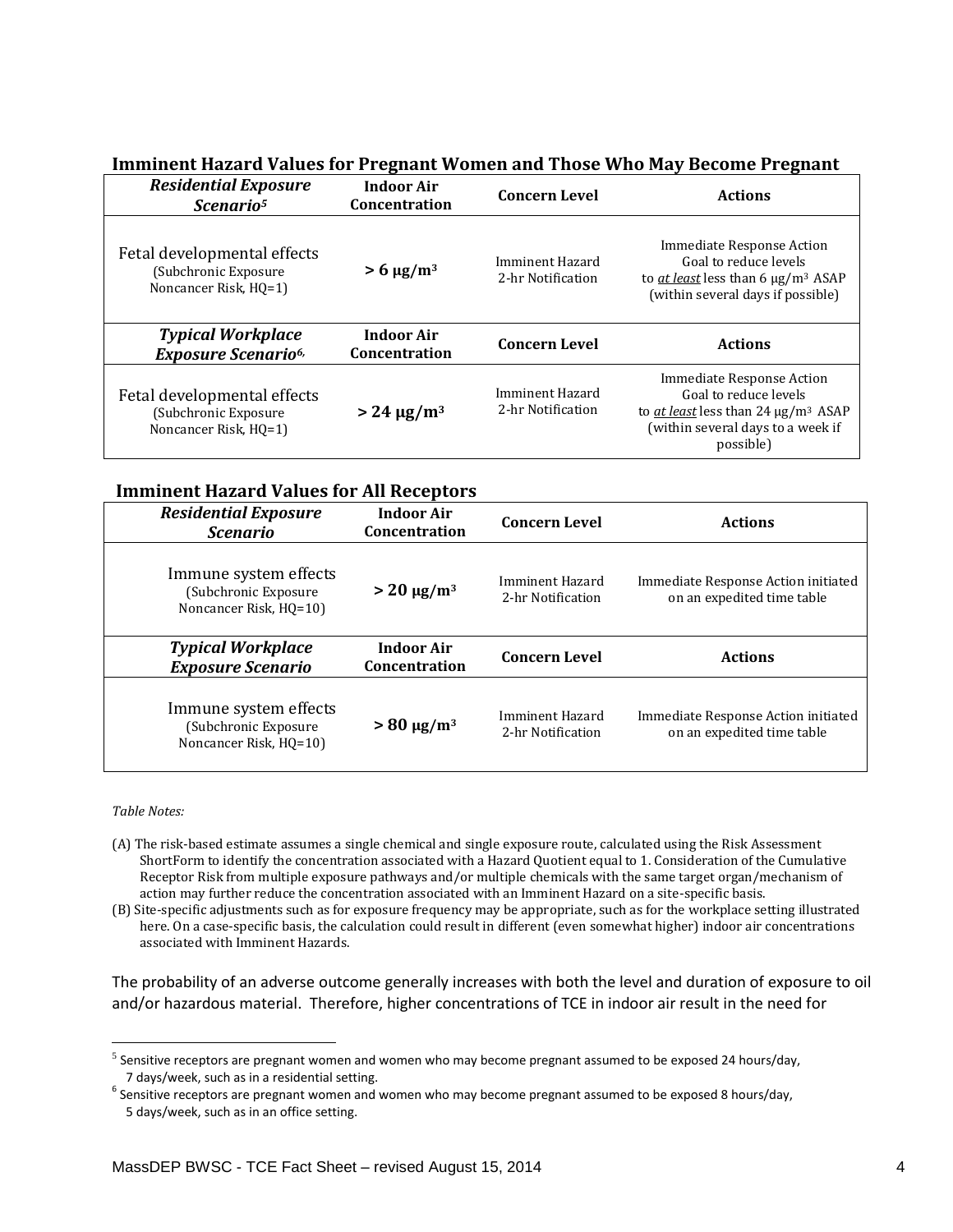heightened levels of effort to quickly reduce exposures to TCE. MassDEP has also identified *More Urgent Concern Levels* for situations where pregnant women and those who may become pregnant are exposed to TCE concentrations well above the Imminent Hazard criteria. Where TCE levels exceed the *More Urgent*  Concern Levels of 20 μg/m<sup>3</sup> in a home or 60 μg/m<sup>3</sup> in a workplace, MassDEP should be consulted about available short-term options for reducing or eliminating exposures to pregnant women (or women who may be pregnant) while response actions are developed and implemented.

The values presented in the Table above may be adjusted for site-specific exposure information if the exposure assumptions incorporated in the Imminent Hazard values do not apply to the affected building. For example, the Typical Workplace Exposure Imminent Hazard Level of 24  $\mu$ g/m<sup>3</sup> can be adjusted to reflect a 10 hour workday*7*:

$$
MassDEF
$$
 Typical  
Workplace  
Addious per  
Aljusted  
THEvel  

$$
= \frac{1 + 1}{1 + 1} = \frac{1}{1} \frac{1}{1} \frac{1}{1} \frac{1}{1} = \frac{1}{1} \frac{1}{1} \frac{1}{1} \frac{1}{1} = \frac{1}{1} \frac{1}{1} \frac{1}{1} \frac{1}{1} = \frac{1}{1} \frac{1}{1} \frac{1}{1} \frac{1}{1} = \frac{1}{1} \frac{1}{1} \frac{1}{1} \frac{1}{1} = \frac{1}{1} \frac{1}{1} \frac{1}{1} \frac{1}{1} = \frac{1}{1} \frac{1}{1} \frac{1}{1} \frac{1}{1} = \frac{1}{1} \frac{1}{1} \frac{1}{1} \frac{1}{1} = \frac{1}{1} \frac{1}{1} \frac{1}{1} \frac{1}{1} = \frac{1}{1} \frac{1}{1} \frac{1}{1} \frac{1}{1} = \frac{1}{1} \frac{1}{1} \frac{1}{1} \frac{1}{1} = \frac{1}{1} \frac{1}{1} \frac{1}{1} \frac{1}{1} = \frac{1}{1} \frac{1}{1} \frac{1}{1} \frac{1}{1} = \frac{1}{1} \frac{1}{1} \frac{1}{1} \frac{1}{1} = \frac{1}{1} \frac{1}{1} \frac{1}{1} \frac{1}{1} = \frac{1}{1} \frac{1}{1} \frac{1}{1} \frac{1}{1} = \frac{1}{1} \frac{1}{1} \frac{1}{1} \frac{1}{1} = \frac{1}{1} \frac{1}{1} \frac{1}{1} \frac{1}{1} = \frac{1}{1} \frac{1}{1} \frac{1}{1} \frac{1}{1} = \frac{1}{1} \frac{1}{1} \frac{1}{1} \frac{1}{1} = \frac{1}{1} \frac{1}{1} \frac{1}{1} \frac{1}{1} = \frac{1}{1} \frac{1}{1} \frac{1}{1} \frac{1}{1} = \frac{1}{1} \frac{1}{1} \frac{1}{1} \frac{1}{1} = \frac{1}{1} \frac{1}{1} \frac{1}{1} \frac{1}{1} = \frac{1}{1} \frac{1}{1} \frac{1
$$

And

 $\overline{a}$ 

# **4. MassDEP Approach for Addressing TCE Imminent Hazards**

**Applicable Risk management Criteria:** The health effect of concern, increased fetal cardiac malformation, is a developmental effect. The MCP (at 310 CMR 40.955(2)(c)1.) requires the use of a Hazard Quotient of 1 for Imminent Hazard evaluations of chemicals that cause development effects. (The MCP Risk Assessment ShortForms have been updated with a notation indicating concerns about developmental effects that necessitate the use of a Hazard Quotient = 1 to manage potential risks.) Conditions that pose or could pose an Imminent Hazard require notification to MassDEP within 2 hours of obtaining knowledge of the condition.

**Timing and coordination of Immediate Response Actions:** The MCP requires the implementation of Immediate Response Actions to abate, prevent or eliminate any Imminent Hazards identified at a site. Since the exposure duration of concern for developmental health effects is short – *measured at most in days* – MassDEP will work with responding parties to identify appropriate mitigation options and begin implementation quickly for locations where pregnant women or women who may become pregnant are present. The MassDEP *Interim Final Vapor Intrusion Guidance* (WSC #11-435, [http://www.mass.gov/dep/cleanup/laws/vifin.pdf\)](http://www.mass.gov/dep/cleanup/laws/vifin.pdf) includes a discussion of vapor intrusion pathway mitigation measures (Chapter 3). While the sequential approach to implementing mitigation measures

 $(2)$ 

 $^7$  Because daily exposures are of concern, adjusting the Imminent Hazard values upward for fewer than five days per week of exposure is not appropriate.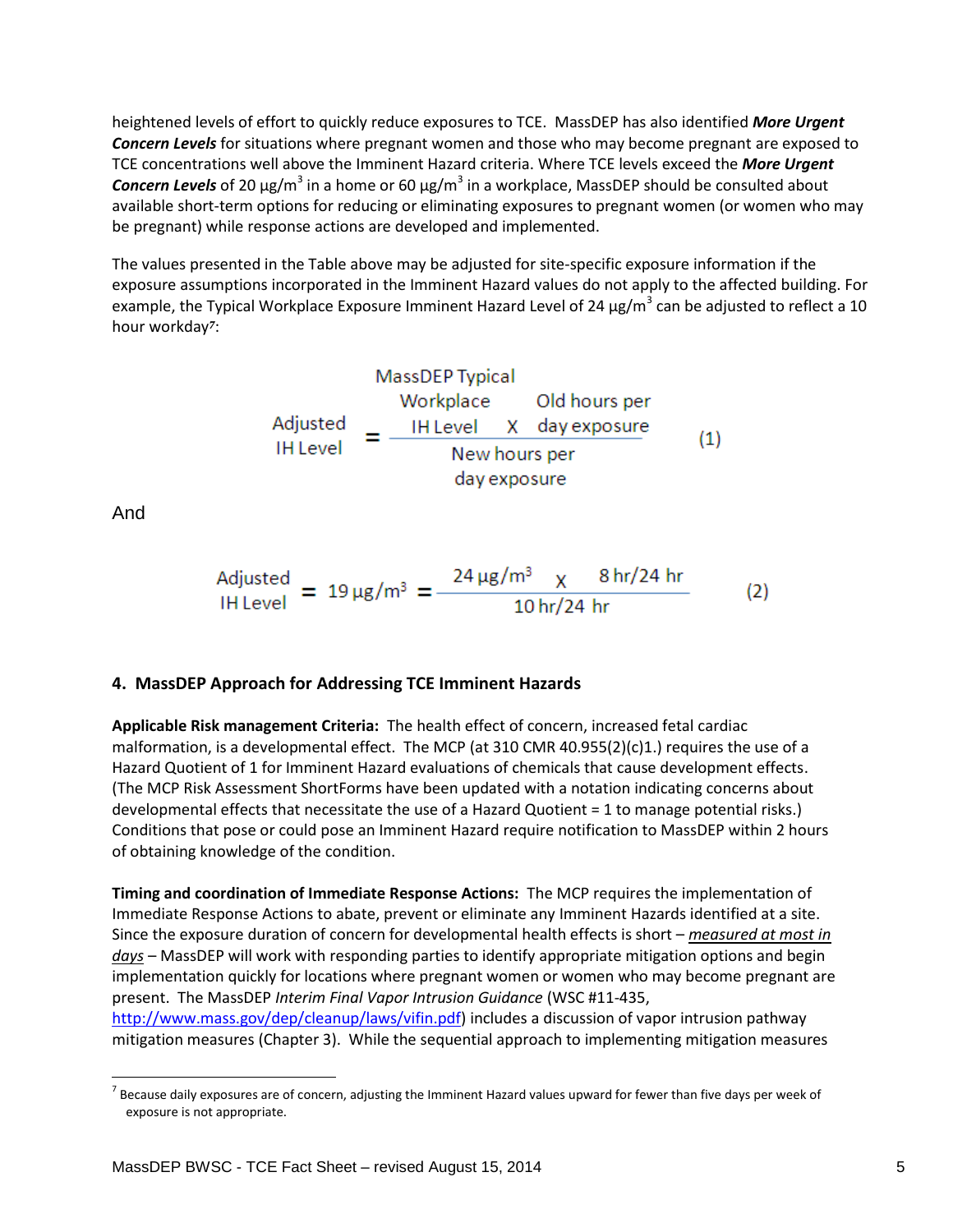described in the guidance is relevant to these TCE exposure conditions, the time-frame for implementation and subsequent evaluation must be expedited for locations where pregnant women or women who may become pregnant are present in consideration of the potential for developmental effects. In order to maintain an accelerated schedule, the preparation and planning for possible subsequent response actions must begin immediately and should not be delayed until the monitoring results are fully assessed.

[Note that the low TCE concentrations that pose an Imminent Hazard in a residential setting may limit the feasibility considerations of the Critical Exposure Pathway (CEP) provisions.]

### **Initial response actions that should be implemented** *immediately* **include:**

- Ensure appropriate Fact Sheets are provided to Affected Individuals;
- Vent the basement (if a basement exists in the building) or lowest level of the building by opening windows;
- Seal cracks/utility annular spaces in bottom floor of building and subsurface walls; and
- Enclose and passively vent sumps.

## **Response actions that should be implemented** *as soon as possible***, but which may require several days to two weeks to arrange and implement include:**

- Adjust the HVAC system (if applicable) to provide outside make-up air for heating and cooling system combustion/drafting and over-pressurize building's interior
- Install carbon filtration on HVAC system; and
- Bring portable air-purifying units (APUs) to the affected building [note: to be effective, an adequate number of APUs is needed based upon the volume of the affected area of the building (in cubic feet)].

### **Response actions that should be implemented** *as soon as possible***, but which may require several weeks to two months to design, construct and test include:**

- Installation of a sub-slab depressurization system
- Installation of air-to-air heat exchanger to over-pressurize the basement
- Installation of a soil vapor extraction system

After each response action is implemented, indoor air may be sampled, analyzed and evaluated to determine the effectiveness of the response action and the need for additional actions. All response actions shall be monitored, as appropriate, including indoor air concentrations, mechanical operations, pressure, vacuum, flow rate, sub-slab negative pressure fields, and/or sub-slab soil gas concentrations.

In order to maintain an accelerated schedule, the preparation and planning for subsequent response actions should occur concurrent with the analysis and evaluation of prior response actions, so that if subsequent actions are necessary they may be implemented as soon as possible.

Mitigation of the vapor intrusion pathway is difficult and under the best of circumstances may take more than a week to confirm that initial actions have eliminated IH conditions. Where TCE concentrations are found to be well above the IH criteria – where they exceed 20  $\mu$ g/m<sup>3</sup> in a home or 60